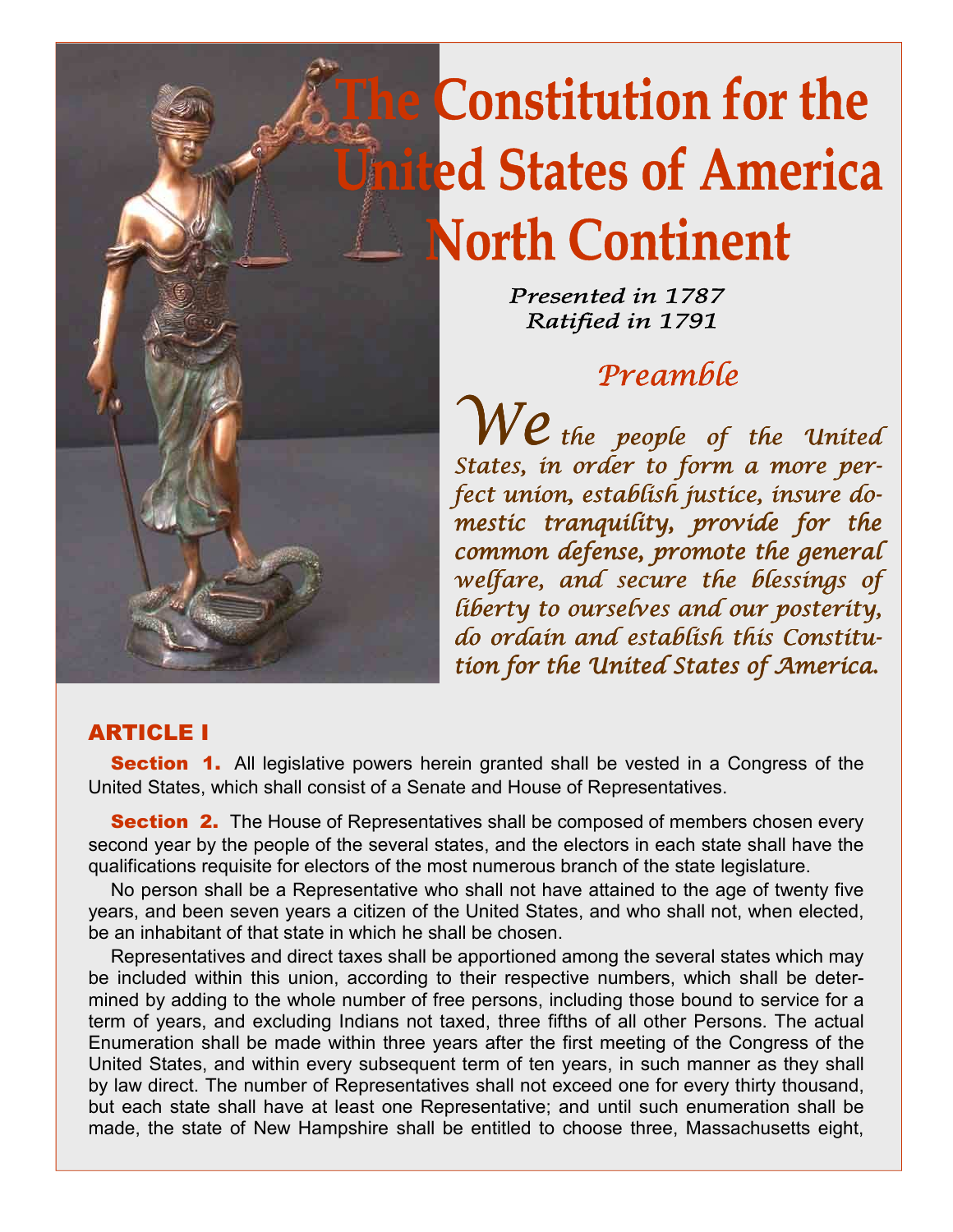Rhode Island and Providence Plantations one, Connecticut five, New York six, New Jersey four, Pennsylvania eight, Delaware one, Maryland six, Virginia ten, North Carolina five, South Carolina five, and Georgia three.

 When vacancies happen in the Representation from any state, the executive authority thereof shall issue writs of election to fill such vacancies.

 The House of Representatives shall choose their speaker and other officers; and shall have the sole power of impeachment.

**Section 3.** The Senate of the United States shall be composed of two Senators from each state, chosen by the legislature thereof , for six years; and each Senator shall have one vote.

 Immediately after they shall be assembled in consequence of the first election, they shall be divided as equally as may be into three classes. The seats of the Senators of the first class shall be vacated at the expiration of the second year, of the second class at the expiration of the fourth year, and the third class at the expiration of the sixth year, so that one third may be chosen every second year; and if vacancies happen by resignation, or otherwise, during the recess of the legislature of any state, the executive thereof may make temporary appointments until the next meeting of the legislature, which shall then fill such vacancies.

 No person shall be a Senator who shall not have attained to the age of thirty years, and been nine years a citizen of the United States and who shall not, when elected, be an inhabitant of that state for which he shall be chosen.

 The Vice President of the United States shall be President of the Senate, but shall have no vote, unless they be equally divided.

 The Senate shall choose their other officers, and also a President pro tempore, in the absence of the Vice President, or when he shall exercise the office of President of the United States.

 The Senate shall have the sole power to try all impeachments. When sitting for that purpose, they shall be on oath or affirmation. When the President of the United States is tried, the Chief Justice shall preside: And no person shall be convicted without the concurrence of two thirds of the members present.

 Judgment in cases of impeachment shall not extend further than to removal from office, and disqualification to hold and enjoy any office of honor, trust or profit under the United States: but the party convicted shall nevertheless be liable and subject to indictment, trial, judgment and punishment, according to law.

**Section 4.** The times, places and manner of holding elections for Senators and Representatives, shall be prescribed in each state by the legislature thereof; but the Congress may at any time by law make or alter such regulations, except as to the places of choosing Senators.

 The Congress shall assemble at least once in every year, and such meeting shall be on the first Monday in December, unless they shall by law appoint a different day.

**Section 5.** Each House shall be the judge of the elections, returns and qualifications of its own members, and a majority of each shall constitute a quorum to do business; but a smaller number may adjourn from day to day, and may be authorized to compel the attendance of absent members, in such manner, and under such penalties as each House may provide.

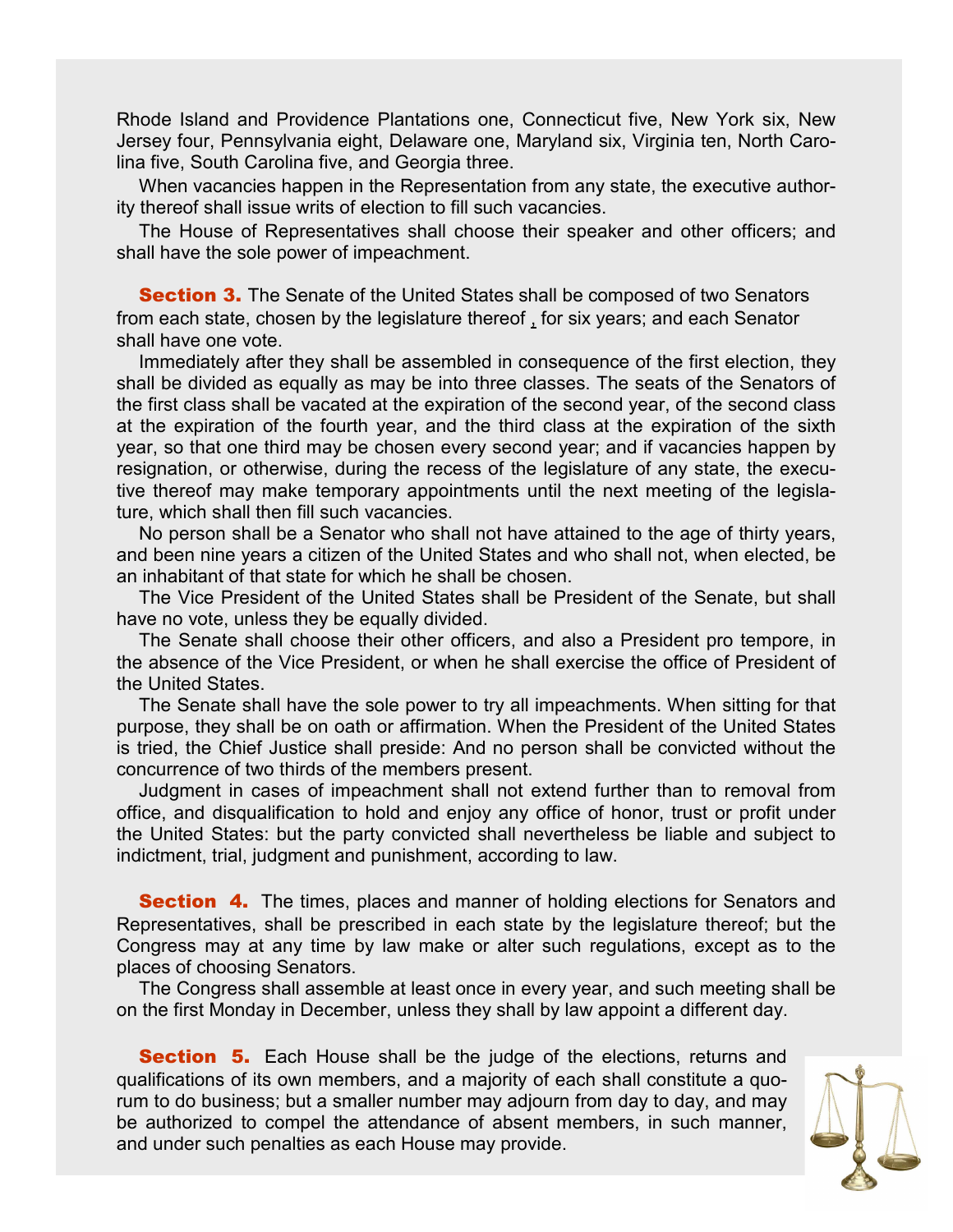Each House may determine the rules of its proceedings, punish its members for disorderly behavior, and, with the concurrence of two thirds, expel a member.

 Each House shall keep a journal of its proceedings, and from time to time publish the same, excepting such parts as may in their judgment require secrecy; and the yeas and nays of the members of either House on any question shall, at the desire of one fifth of those present, be entered on the journal.

 Neither House, during the session of Congress, shall, without the consent of the other, adjourn for more than three days, nor to any other place than that in which the two Houses shall be sitting.

**Section 6.** The Senators and Representatives shall receive a compensation for their services, to be ascertained by law, and paid out of the treasury of the United States. They shall in all cases, except treason, felony and breach of the peace, be privileged from arrest during their attendance at the session of their respective Houses, and in going to and returning from the same; and for any speech or debate in either House, they shall not be questioned in any other place.

 No Senator or Representative shall, during the time for which he was elected, be appointed to any civil office under the authority of the United States, which shall have been created, or the emoluments whereof shall have been increased during such time: and no person holding any office under the United States, shall be a member of either House during his continuance in office.

**Section 7.** All bills for raising revenue shall originate in the House of Representatives; but the Senate may propose or concur with amendments as on other Bills.

 Every bill which shall have passed the House of Representatives and the Senate, shall, before it become a law, be presented to the President of the United States; if he approve he shall sign it, but if not he shall return it, with his objections to that House in which it shall have originated, who shall enter the objections at large on their journal, and proceed to reconsider it. If after such reconsideration two thirds of that House shall agree to pass the bill, it shall be sent, together with the objections, to the other House, by which it shall likewise be reconsidered, and if approved by two thirds of that House, it shall become a law. But in all such cases the votes of both Houses shall be determined by yeas and nays, and the names of the persons voting for and against the bill shall be entered on the journal of each House respectively. If any bill shall not be returned by the President within ten days (Sundays excepted) after it shall have been presented to him, the same shall be a law, in like manner as if he had signed it, unless the Congress by their adjournment prevent its return, in which case it shall not be a law.

 Every order, resolution, or vote to which the concurrence of the Senate and House of Representatives may be necessary (except on a question of adjournment) shall be presented to the President of the United States; and before the same shall take effect, shall be approved by him, or being disapproved by him, shall be repassed by two thirds of the Senate and House of Representatives, according to the rules and limitations prescribed in the case of a bill.

**Section 8.** The Congress shall have power to lay and collect taxes, duties, imposts and excises, to pay the debts and provide for the common defense and

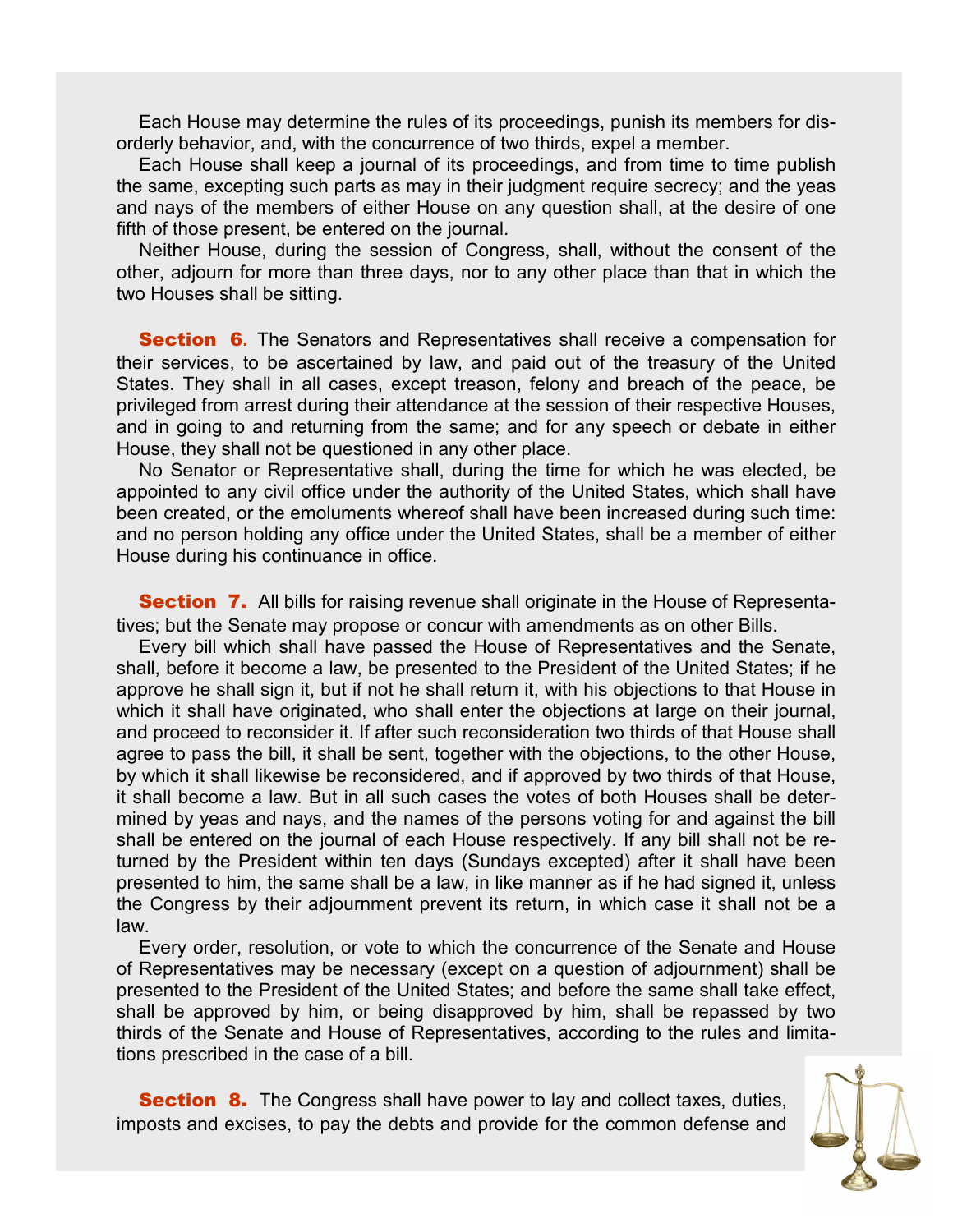general welfare of the United States; but all duties, imposts and excises shall be uniform throughout the United States;

• To borrow money on the credit of the United States;

• To regulate commerce with foreign nations, and among the several states, and with the Indian tribes;

• To establish a uniform rule of naturalization, and uniform laws on the subject of bankruptcies throughout the United States;

• To coin money, regulate the value thereof, and of foreign coin, and fix the standard of weights and measures;

• To provide for the punishment of counterfeiting the securities and current coin of the United States;

• To establish post offices and post roads;

• To promote the progress of science and useful arts, by securing for limited times to authors and inventors the exclusive right to their respective writings and discoveries;

• To constitute tribunals inferior to the Supreme Court;

• To define and punish piracies and felonies committed on the high seas, and offenses against the law of nations;

• To declare war, grant letters of marque and reprisal, and make rules concerning captures on land and water;

• To raise and support armies, but no appropriation of money to that use shall be for a longer term than two years;

- To provide and maintain a navy;
- To make rules for the government and regulation of the land and naval forces;

• To provide for calling forth the militia to execute the laws of the union, suppress insurrections and repel invasions;

• To provide for organizing, arming, and disciplining, the militia, and for governing such part of them as may be employed in the service of the United States, reserving to the states respectively, the appointment of the officers, and the authority of training the militia according to the discipline prescribed by Congress;

• To exercise exclusive legislation in all cases whatsoever, over such District (not exceeding ten miles square) as may, by cession of particular states, and the acceptance of Congress, become the seat of the government of the United States, and to exercise like authority over all places purchased by the consent of the legislature of the state in which the same shall be, for the erection of forts, magazines, arsenals, dockyards, and other needful buildings;--And

• To make all laws which shall be necessary and proper for carrying into execution the foregoing powers, and all other powers vested by this Constitution in the government of the United States, or in any department or officer thereof.

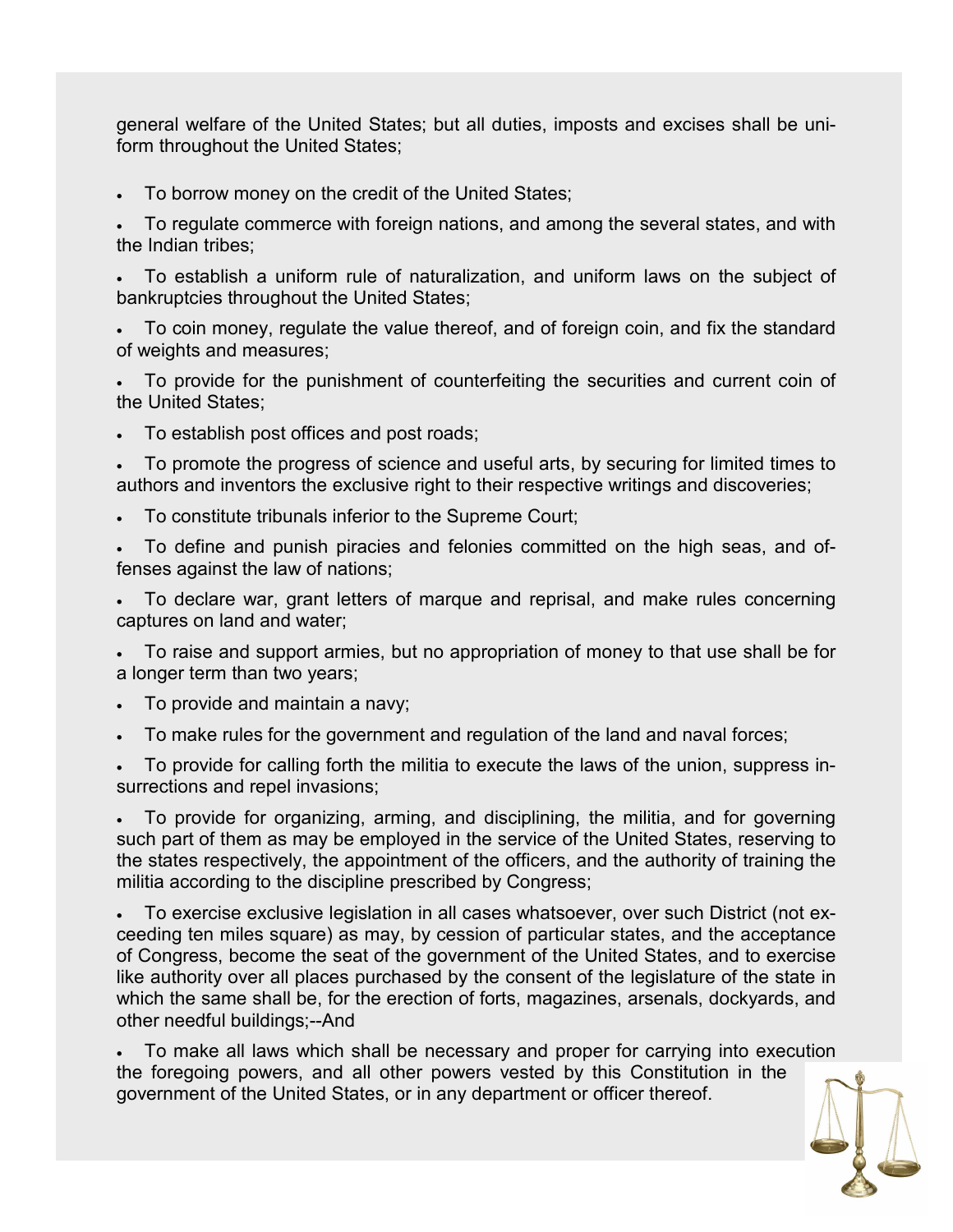**Section 9.** The migration or importation of such persons as any of the states now existing shall think proper to admit, shall not be prohibited by the Congress prior to the year one thousand eight hundred and eight, but a tax or duty may be imposed on such importation, not exceeding ten dollars for each person.

 The privilege of the writ of habeas corpus shall not be suspended, unless when in cases of rebellion or invasion the public safety may require it.

No bill of attainder or ex post facto Law shall be passed.

 No capitation, or other direct, tax shall be laid, unless in proportion to the census or enumeration herein before directed to be taken.

No tax or duty shall be laid on articles exported from any state.

 To preference shall be given by any regulation of commerce or revenue to the ports of one state over those of another: nor shall vessels bound to, or from, one state, be obliged to enter, clear or pay duties in another.

No money shall be drawn from the treasury, but in consequence of appropriations made by law; and a regular statement and account of receipts and expenditures of all public money shall be published from time to time.

No title of nobility shall be granted by the United States: and no person holding any office of profit or trust under them, shall, without the consent of the Congress, accept of any present, emolument, office, or title, of any kind whatever, from any king, prince, or foreign state.

**Section 10.** No state shall enter into any treaty, alliance, or confederation; grant letters of marque and reprisal; coin money; emit bills of credit; make anything but gold and silver coin a tender in payment of debts; pass any bill of attainder, ex post facto law, or law impairing the obligation of contracts, or grant any title of nobility.

No state shall, without the consent of the Congress, lay any imposts or duties on imports or exports, except what may be absolutely necessary for executing it's inspection laws: and the net produce of all duties and imposts, laid by any state on imports or exports, shall be for the use of the treasury of the United States; and all such laws shall be subject to the revision and control of the Congress.

 No state shall, without the consent of Congress, lay any duty of tonnage, keep troops, or ships of war in time of peace, enter into any agreement or compact with another state, or with a foreign power, or engage in war, unless actually invaded, or in such imminent danger as will not admit of delay.

#### ARTICLE II

**Section 1.** The executive power shall be vested in a President of the United States of America. He shall hold his office during the term of four years, and, together with the Vice President, chosen for the same term, be elected, as follows:

 Each state shall appoint, in such manner as the Legislature thereof may direct, a number of electors, equal to the whole number of Senators and Representatives to which the State may be entitled in the Congress: but no Senator or

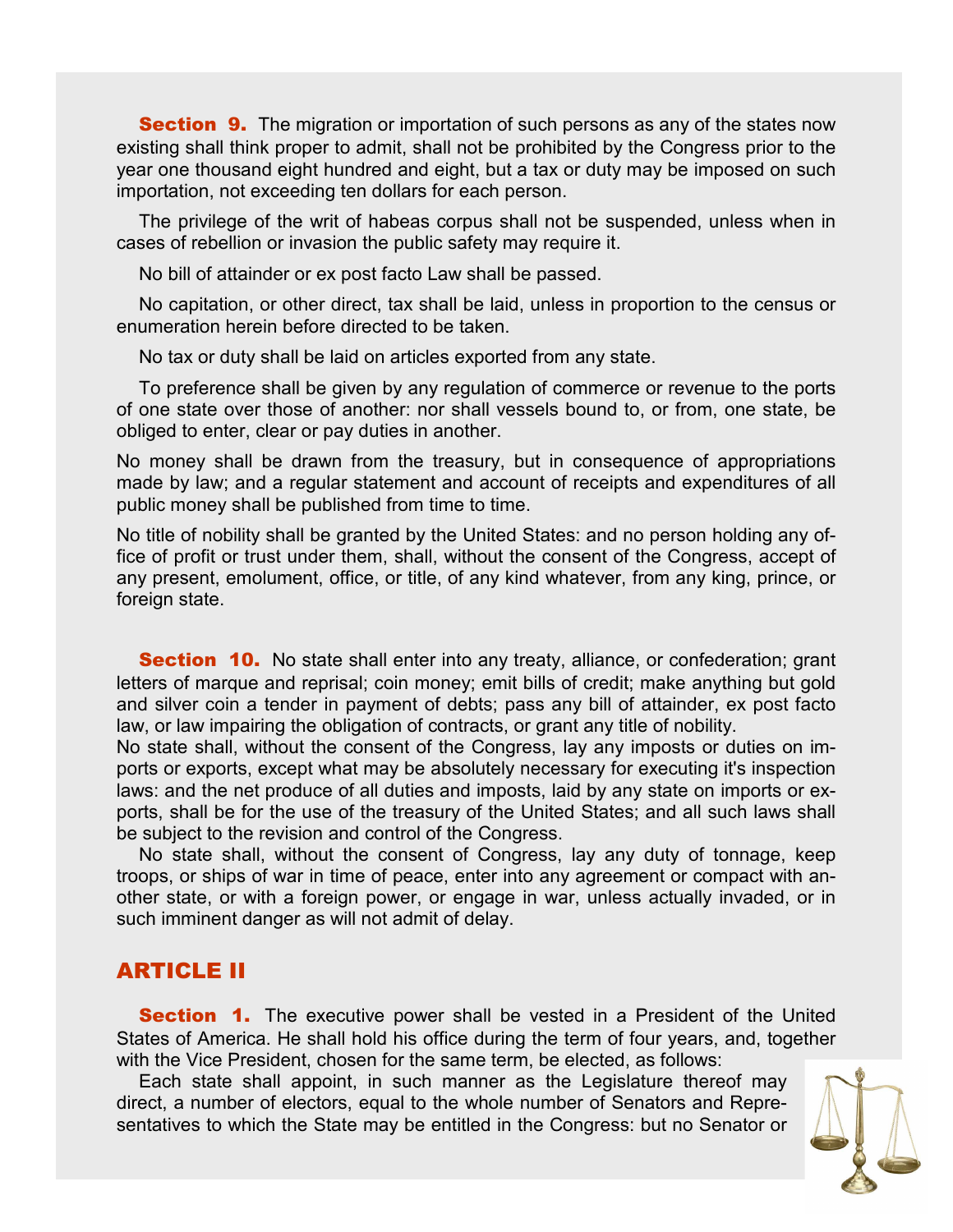Representative, or person holding an office of trust or profit under the United States, shall be appointed an elector.

 The electors shall meet in their respective states, and vote by ballot for two persons, of whom one at least shall not be an inhabitant of the same state with themselves. And they shall make a list of all the persons voted for, and of the number of votes for each; which list they shall sign and certify, and transmit sealed to the seat of the government of the United States, directed to the President of the Senate. The President of the Senate shall, in the presence of the Senate and House of Representatives, open all the certificates, and the votes shall then be counted. The person having the greatest number of votes shall be the President, if such number be a majority of the whole number of electors appointed; and if there be more than one who have such majority, and have an equal number of votes, then the House of Representatives shall immediately choose by ballot one of them for President; and if no person have a majority, then from the five highest on the list the said House shall in like manner choose the President. But in choosing the President, the votes shall be taken by States, the representation from each state having one vote; A quorum for this purpose shall consist of a member or members from two thirds of the states, and a majority of all the states shall be necessary to a choice. In every case, after the choice of the President, the person having the greatest number of votes of the electors shall be the Vice President. But if there should remain two or more who have equal votes, the Senate shall choose from them by ballot the Vice President.

 The Congress may determine the time of choosing the electors, and the day on which they shall give their votes; which day shall be the same throughout the United States.

 No person except a natural born citizen, or a citizen of the United States, at the time of the adoption of this Constitution, shall be eligible to the office of President; neither shall any person be eligible to that office who shall not have attained to the age of thirty five years, and been fourteen Years a resident within the United States.

 In case of the removal of the President from office, or of his death, resignation, or inability to discharge the powers and duties of the said office, the same shall devolve on the Vice President, and the Congress may by law provide for the case of removal, death, resignation or inability, both of the President and Vice President, declaring what officer shall then act as President, and such officer shall act accordingly, until the disability be removed, or a President shall be elected.

 The President shall, at stated times, receive for his services, a compensation, which shall neither be increased nor diminished during the period for which he shall have been elected, and he shall not receive within that period any other emolument from the United States, or any of them.

 Before he enter on the execution of his office, he shall take the following oath or affirmation:--"I do solemnly swear (or affirm) that I will faithfully execute the office of President of the United States, and will to the best of my ability, preserve, protect and defend the Constitution of the United States."

**Section 2.** The President shall be commander in chief of the Army and Navy of the United States, and of the militia of the several states, when called into the actual service of the United States; he may require the opinion, in writing, of the

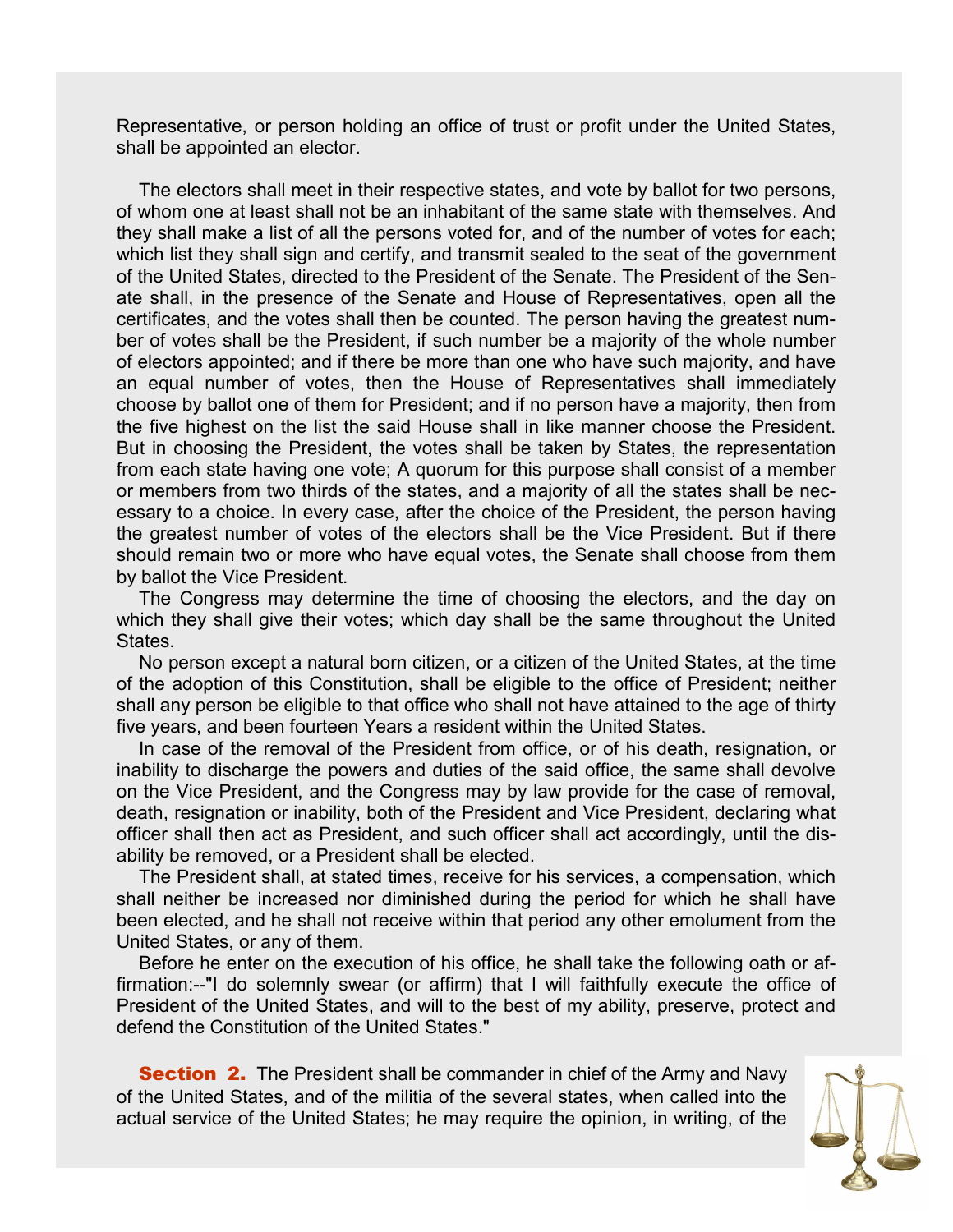principal officer in each of the executive departments, upon any subject relating to the duties of their respective offices, and he shall have power to grant reprieves and pardons for offenses against the United States, except in cases of impeachment.

 He shall have power, by and with the advice and consent of the Senate, to make treaties, provided two thirds of the Senators present concur; and he shall nominate, and by and with the advice and consent of the Senate, shall appoint ambassadors, other public ministers and consuls, judges of the Supreme Court, and all other officers of the United States, whose appointments are not herein otherwise provided for, and which shall be established by law: but the Congress may by law vest the appointment of such inferior officers, as they think proper, in the President alone, in the courts of law, or in the heads of departments.

 The President shall have power to fill up all vacancies that may happen during the recess of the Senate, by granting commissions which shall expire at the end of their next session.

**Section 3.** He shall from time to time give to the Congress information of the state of the union, and recommend to their consideration such measures as he shall judge necessary and expedient; he may, on extraordinary occasions, convene both Houses, or either of them, and in case of disagreement between them, with respect to the time of adjournment, he may adjourn them to such time as he shall think proper; he shall receive ambassadors and other public ministers; he shall take care that the laws be faithfully executed, and shall commission all the officers of the United States.

**Section 4.** The President, Vice President and all civil officers of the United States, shall be removed from office on impeachment for, and conviction of, treason, bribery, or other high crimes and misdemeanors.

#### Article III

**Section 1.** The judicial power of the United States, shall be vested in one Supreme Court, and in such inferior courts as the Congress may from time to time ordain and establish. The judges, both of the supreme and inferior courts, shall hold their offices during good behaviour, and shall, at stated times, receive for their services, a compensation, which shall not be diminished during their continuance in office.

**Section 2.** The judicial power shall extend to all cases, in law and equity, arising under this Constitution, the laws of the United States, and treaties made, or which shall be made, under their authority;--to all cases affecting ambassadors, other public ministers and consuls;--to all cases of admiralty and maritime jurisdiction;--to controversies to which the United States shall be a party;--to controversies between two or more states;--between a state and citizens of another state;--between citizens of different states;--between citizens of the same state claiming lands under grants of different states, and between a state, or the citizens thereof, and foreign states, citizens or subjects.

 In all cases affecting ambassadors, other public ministers and consuls, and those in which a state shall be party, the Supreme Court shall have original juris-

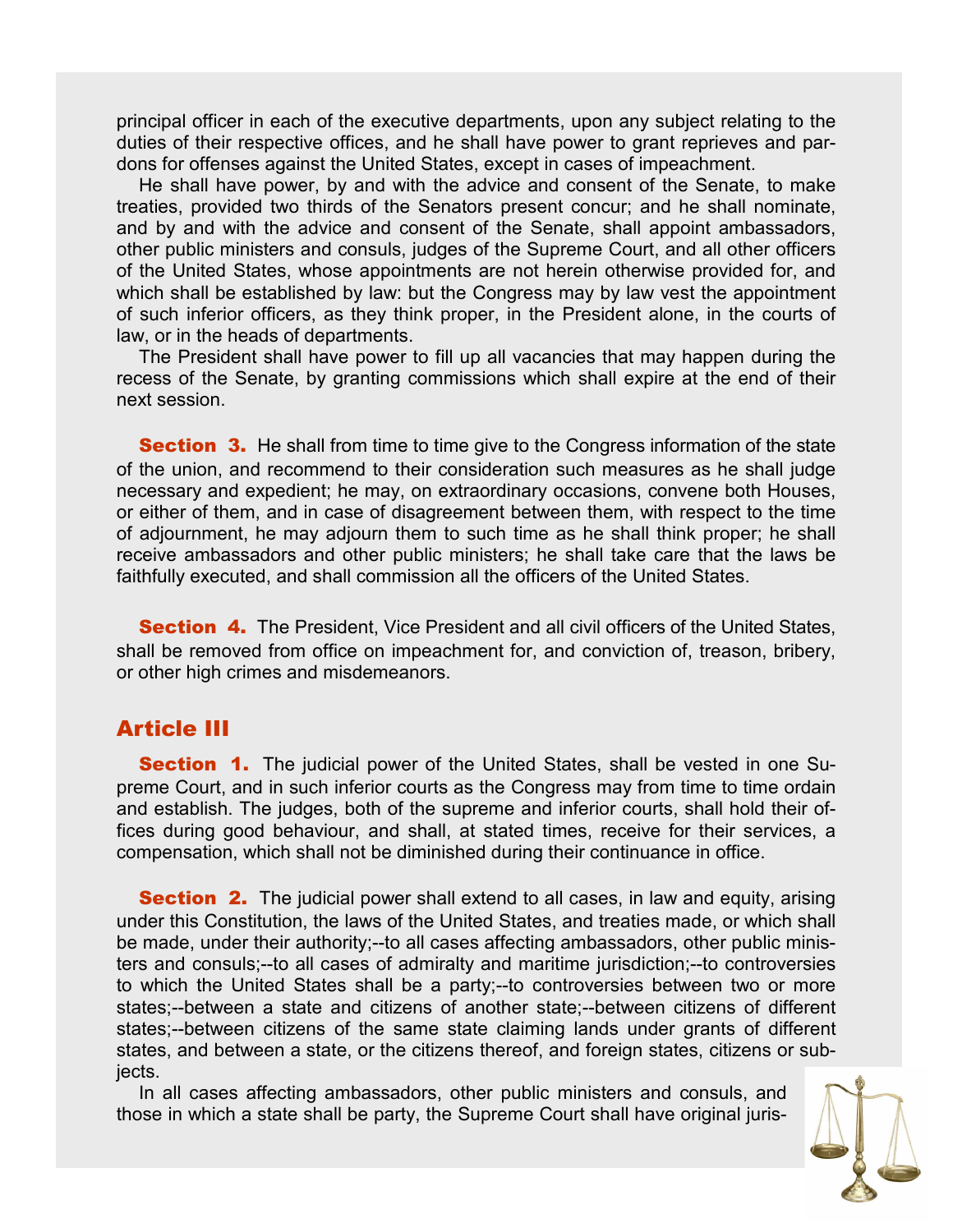diction. In all the other cases before mentioned, the Supreme Court shall have appellate jurisdiction, both as to law and fact, with such exceptions, and under such regulations as the Congress shall make.

 The trial of all crimes, except in cases of impeachment, shall be by jury; and such trial shall be held in the state where the said crimes shall have been committed; but when not committed within any state, the trial shall be at such place or places as the Congress may by law have directed.

**Section 3.** Treason against the United States, shall consist only in levying war against them, or in adhering to their enemies, giving them aid and comfort. No person shall be convicted of treason unless on the testimony of two witnesses to the same overt act, or on confession in open court.

 The Congress shall have power to declare the punishment of treason, but no attainder of treason shall work corruption of blood, or forfeiture except during the life of the person attainted.

#### Article IV

**Section 1.** Full faith and credit shall be given in each state to the public acts, records, and judicial proceedings of every other state. And the Congress may by general laws prescribe the manner in which such acts, records, and proceedings shall be proved, and the effect thereof.

**Section 2.** The citizens of each state shall be entitled to all privileges and immunities of citizens in the several states.

 A person charged in any state with treason, felony, or other crime, who shall flee from justice, and be found in another state, shall on demand of the executive authority of the state from which he fled, be delivered up, to be removed to the state having jurisdiction of the crime.

 No person held to service or labor in one state, under the laws thereof, escaping into another, shall, in consequence of any law or regulation therein, be discharged from such service or labor, but shall be delivered up on claim of the party to whom such service or labor may be due.

**Section 3.** New states may be admitted by the Congress into this union; but no new states shall be formed or erected within the jurisdiction of any other state; nor any state be formed by the junction of two or more states, or parts of states, without the consent of the legislatures of the states concerned as well as of the Congress.

 The Congress shall have power to dispose of and make all needful rules and regulations respecting the territory or other property belonging to the United States; and nothing in this Constitution shall be so construed as to prejudice any claims of the United States, or of any particular state.

**Section 4.** The United States shall guarantee to every state in this union a republican form of government, and shall protect each of them against invasion; and on application of the legislature, or of the executive (when the legislature cannot be convened) against domestic violence.

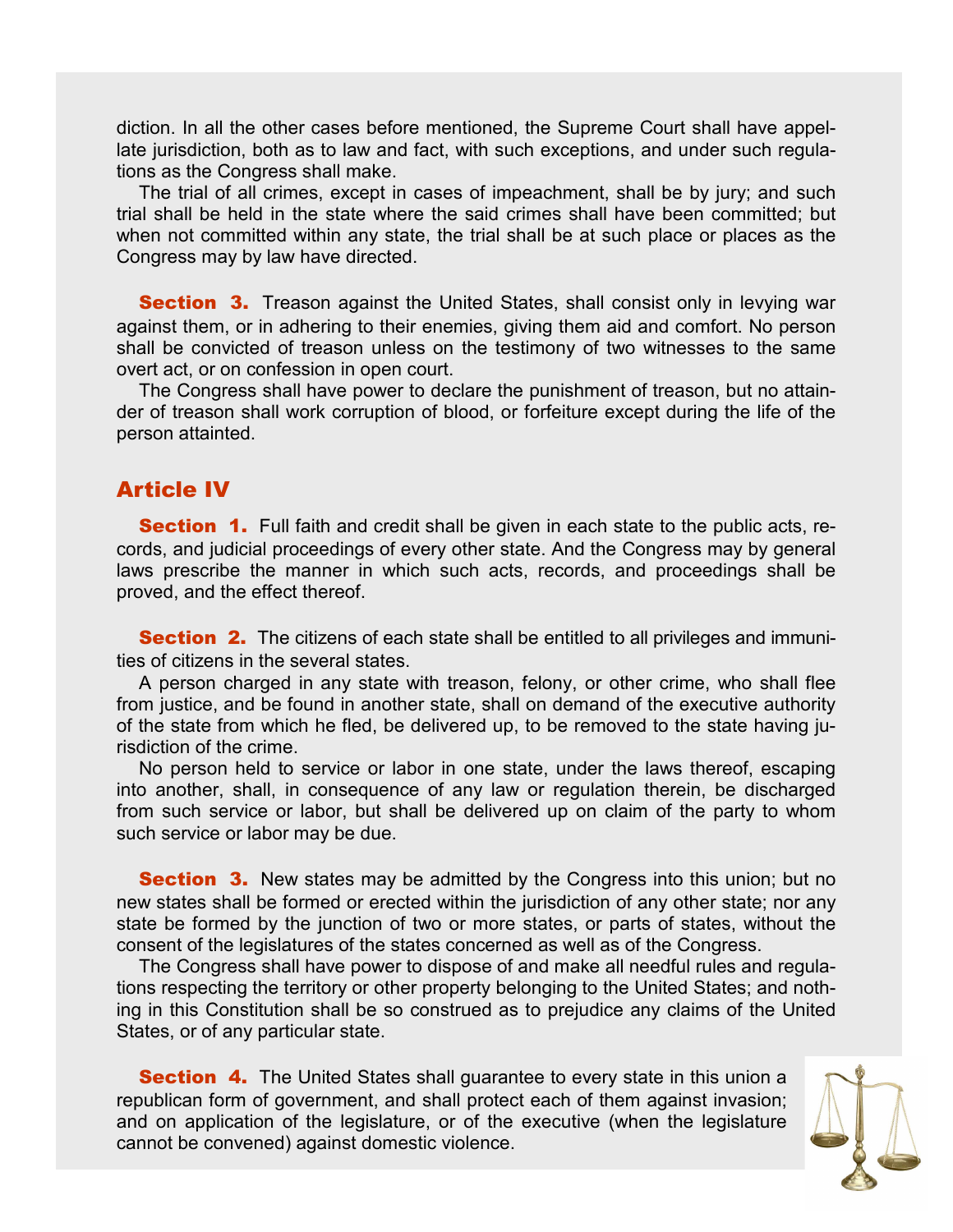#### ARTICLE V

 The Congress, whenever two thirds of both houses shall deem it necessary, shall propose amendments to this Constitution, or, on the application of the legislatures of two thirds of the several states, shall call a convention for proposing amendments, which, in either case, shall be valid to all intents and purposes, as part of this Constitution, when ratified by the legislatures of three fourths of the several states, or by conventions in three fourths thereof, as the one or the other mode of ratification may be proposed by the Congress; provided that no amendment which may be made prior to the year one thousand eight hundred and eight shall in any manner affect the first and fourth clauses in the ninth section of the first article; and that no state, without its consent, shall be deprived of its equal suffrage in the Senate.

#### Article VI

 All debts contracted and engagements entered into, before the adoption of this Constitution, shall be as valid against the United States under this Constitution, as under the Confederation.

 This Constitution, and the laws of the United States which shall be made in pursuance thereof; and all treaties made, or which shall be made, under the authority of the United States, shall be the supreme law of the land; and the judges in every state shall be bound thereby, anything in the Constitution or laws of any State to the contrary notwithstanding.

 The Senators and Representatives before mentioned, and the members of the several state legislatures, and all executive and judicial officers, both of the United States and of the several states, shall be bound by oath or affirmation, to support this Constitution; but no religious test shall ever be required as a qualification to any office or public trust under the United States.

#### Article VII

 The ratification of the conventions of nine states, shall be sufficient for the establishment of this Constitution between the states so ratifying the same.

 Done in Covention by the Unanimous Consent of the States present the Seventeeth Day of September in the Year of our Lord one thousand seven hundred and Eighty seven and of the Independence of the United States of America the Twelfth In Witness whereof We have hereunto subscribed our Names.

> G.º Washington—Presid! and deputy from Virginia